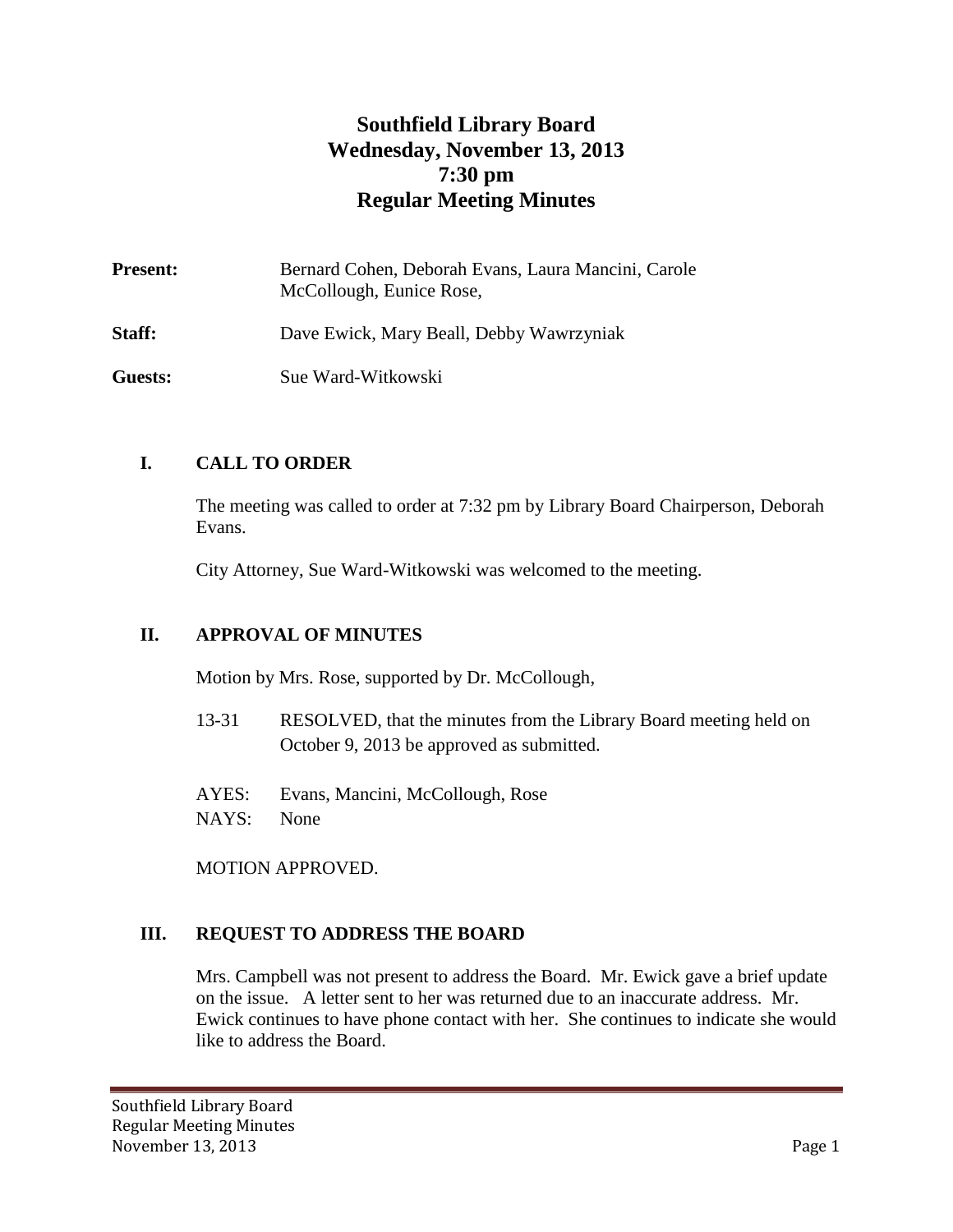#### **IV. TREASURER'S REPORT**

The monthly Executive Summary was distributed to the Board.

With Mr. Cohen's arrival at 7:44 pm, it was decided to move to Old Business so that Ms. Ward-Witkowski may answer the Board's questions regarding the CanStrong issue.

#### **VII. OLD BUSINESS**

A. Canstrong Update: Ms. Ward-Witkowski gave a brief overview of the issue noting that the Board made repeated attempts to work with CanStrong but that there was a lack of follow-through by both parties.

At this time the Board is asking for partial financial restitution for past due rent. Likewise, CanStrong is asking for partial financial restitution for monies spent to refurbish the Café.

The next step is arbitration, Ms. Ward-Witkowski asked the Board to carefully consider whether or not they wish to pursue this issue further as it is likely that the cost of arbitration could exceed the amount of any financial award.

Mr. Cohen stated that as much as the Board would like to move forward on this he could see that ending litigation at this time might be the wisest course of action.

Ms. Ward agreed.

Mrs. Rose suggested asking CanStrong to make a charitable donation to the Friends of the Southfield Library as a way of making restitution. Since the Friends are a 501(c)3 organization it would be seen as a tax benefit by CanStrong.

Ms. Ward-Witkowski said that she would be make that recommendation to the CanStrong attorney.

Motion by Mrs. Rose, supported by Dr. McCollough,

13-32 RESOLVED: That the Library Board does hereby authorize the City Attorney to approach CanStrong about making a \$1,000 charitable contribution to the Friends of the Southfield Public Library as a way of amicably resolving the current legal issues.

| AYES: | Cohen, Evans, McCollough, Rose |
|-------|--------------------------------|
| NAYS: | None                           |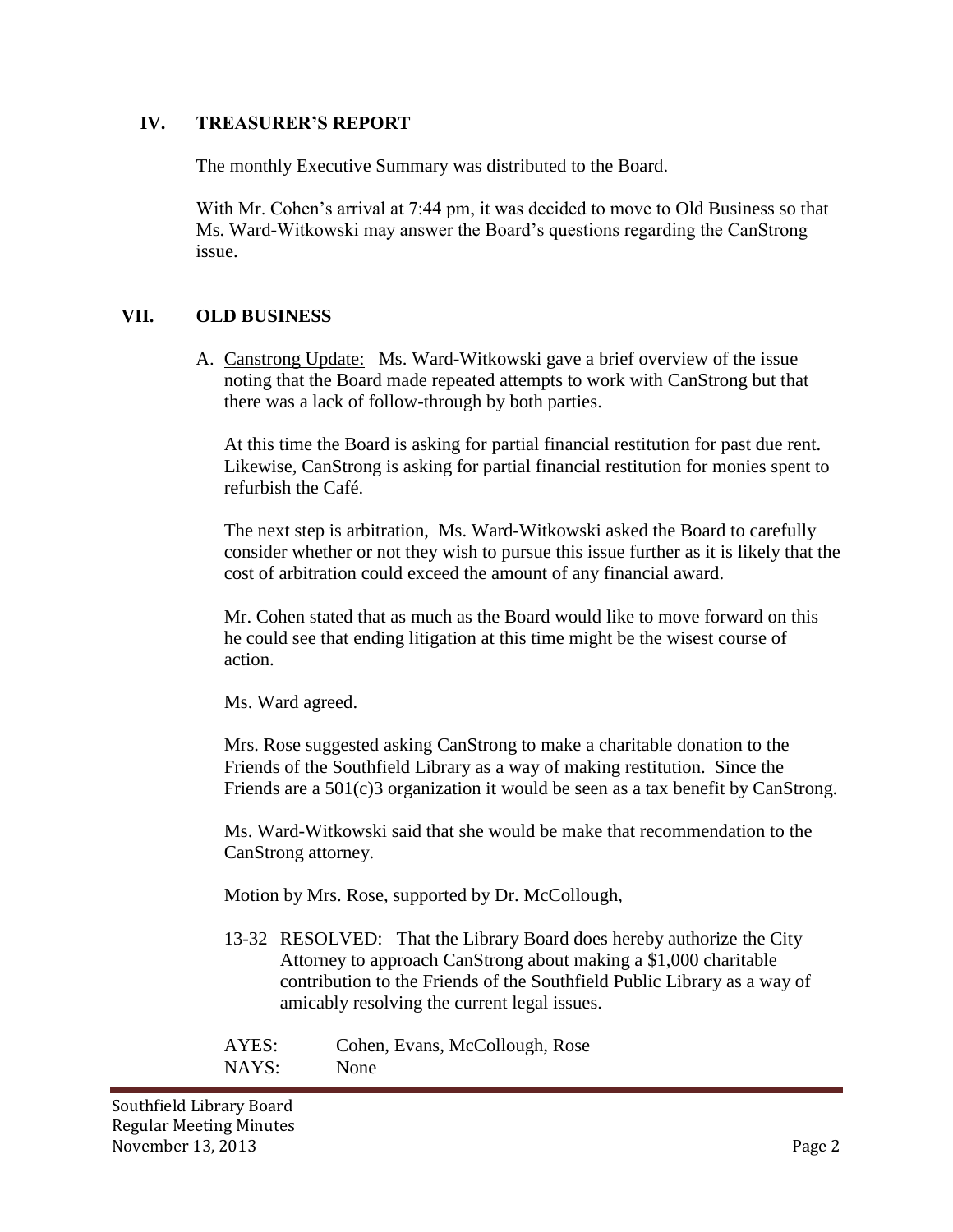ABSTAIN: Mancini MOTION APPROVED.

Ms. Ward-Witkowski will contact the CanStrong attorney and report back to the Board as soon as she has additional information.

Ms. Ward-Witkowski left the meeting.

#### **IV TREASURER'S REPORT (cont)**

The Executive Summary has been edited to provide the Board with a more thorough review of the Library's annual expenditures. The Board should contact Ms. Wawrzyniak with any other information they would like to have available on the summary.

Motion by Mr. Cohen, supported by Ms. Mancini,

13-33 RESOLVED: That the Executive Summary of Expenditures for October be approved as submitted.

AYES: Cohen, Evans, Mancini, McCollough, Rose NAYS: None

MOTION APPROVED.

Regarding upcoming projects, Mr. Ewick noted that the RFID tagging system is becoming outdated and may require updating. This would require retagging the Library's complete collection. Due to staff limitations, this project may be contracted to an outside vendor when the decision is made to move forward.

#### **V. REPORTS**

- A. Jr. Library Board: Ms. Haynes was not present due to her attendance at the National Youth Conference in Seattle.
- B. Deputy Librarian's Report:
	- 1. Building Issues to be discussed by Mr. Ewick later in the meeting.
	- 2. Staffing:
		- a. The Current Librarian Is have been promoted to Librarian IIs. Librarian IIs may act as Librarian-in-Charge which eases scheduling.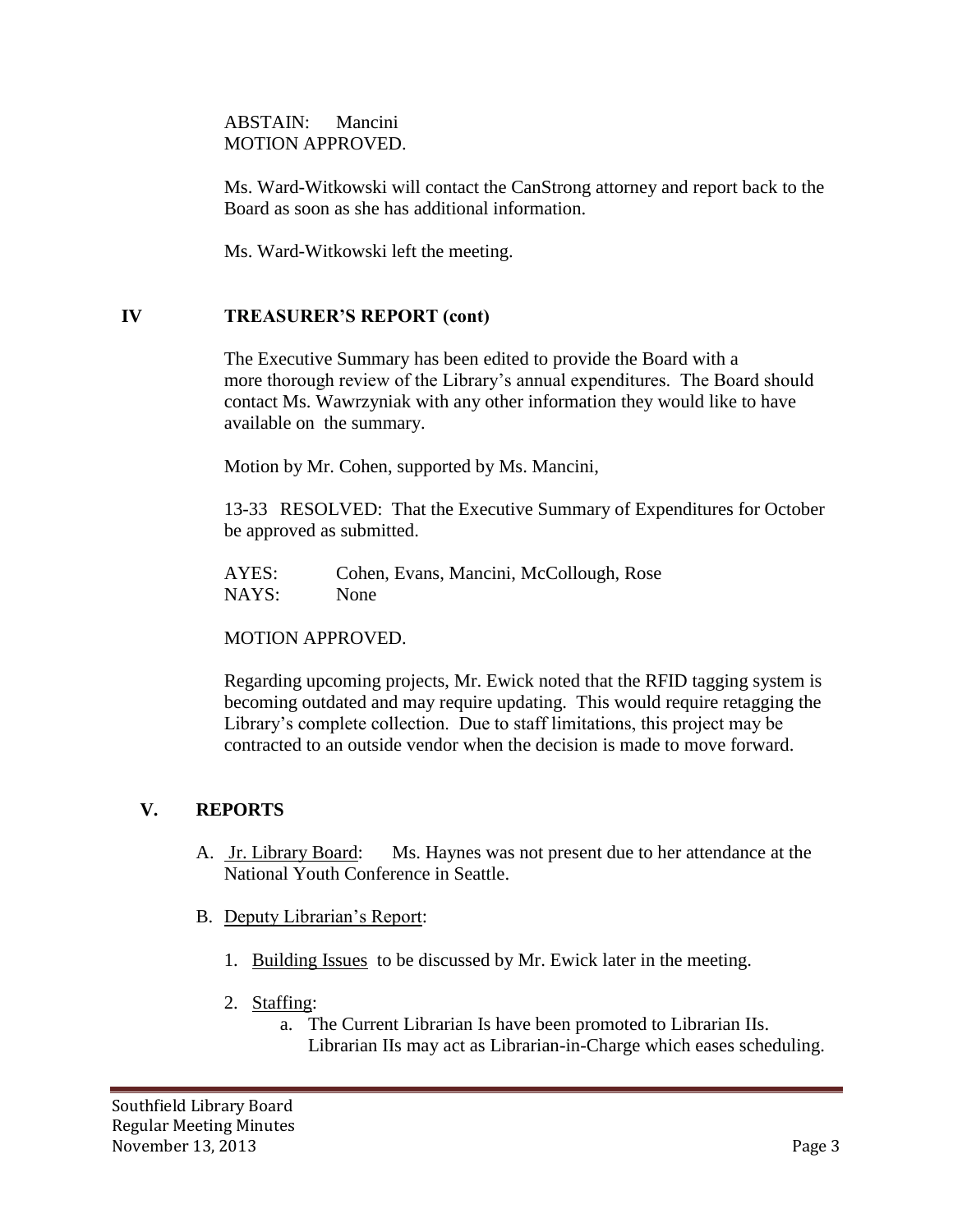b. Staff has been involved in "Active Shooter" training. The session was conducted by the City. On a similar topic, the City is working at clarifying the roles of each department, including the Library, in case of an emergency due to natural or other disaster.

When asked to clarify, Ms. Beall pointed out that the Library's technological infrastructure is separate from the City's making the Library a natural command center should the main building be compromised in some manner. Additionally, the Library is a source for both shelter and communication – vital needs during some emergencies. There will be additional updates at future meetings.

Ms. Beall also reported that Tera Moon has accepted the position of Assistant Director at the Bloomfield Township Public Library. Her last day is tomorrow and she will be missed.

There was additional discussion on Library staffing issues. Mr. Ewick distributed a current organizational chart noting existing vacancies. A number of different plans for addressing staffing shortages were discussed. Mr. Ewick will be meeting with Mr. Scharret in the near future to address this issue.

# Building Issues:

Mr. Ewick reported that the library's Lutron System, the computerized central lighting system, is malfunctioning. The issue is with the mother board for the system that has developed a fatal flaw and will eventually cease functioning.

A bid for replacing this part of the system has been received. Repair is not possible due to the age of the system. A meeting has been scheduled with the Library Building Authority for tomorrow since funding for this project will be through the LBA. Once the LBA approves the project it should take approximately 4 weeks to complete.

Should the system fail completely before that time, it may be necessary to close the Library due to lack of lighting.

# **VI OLD BUSINESS**

# A. CanStrong Update: discussed previously.

Mr. Ewick described a meeting with a vendor who may be able to acquire additional Office Software packages for the Library. This person also suggested turning the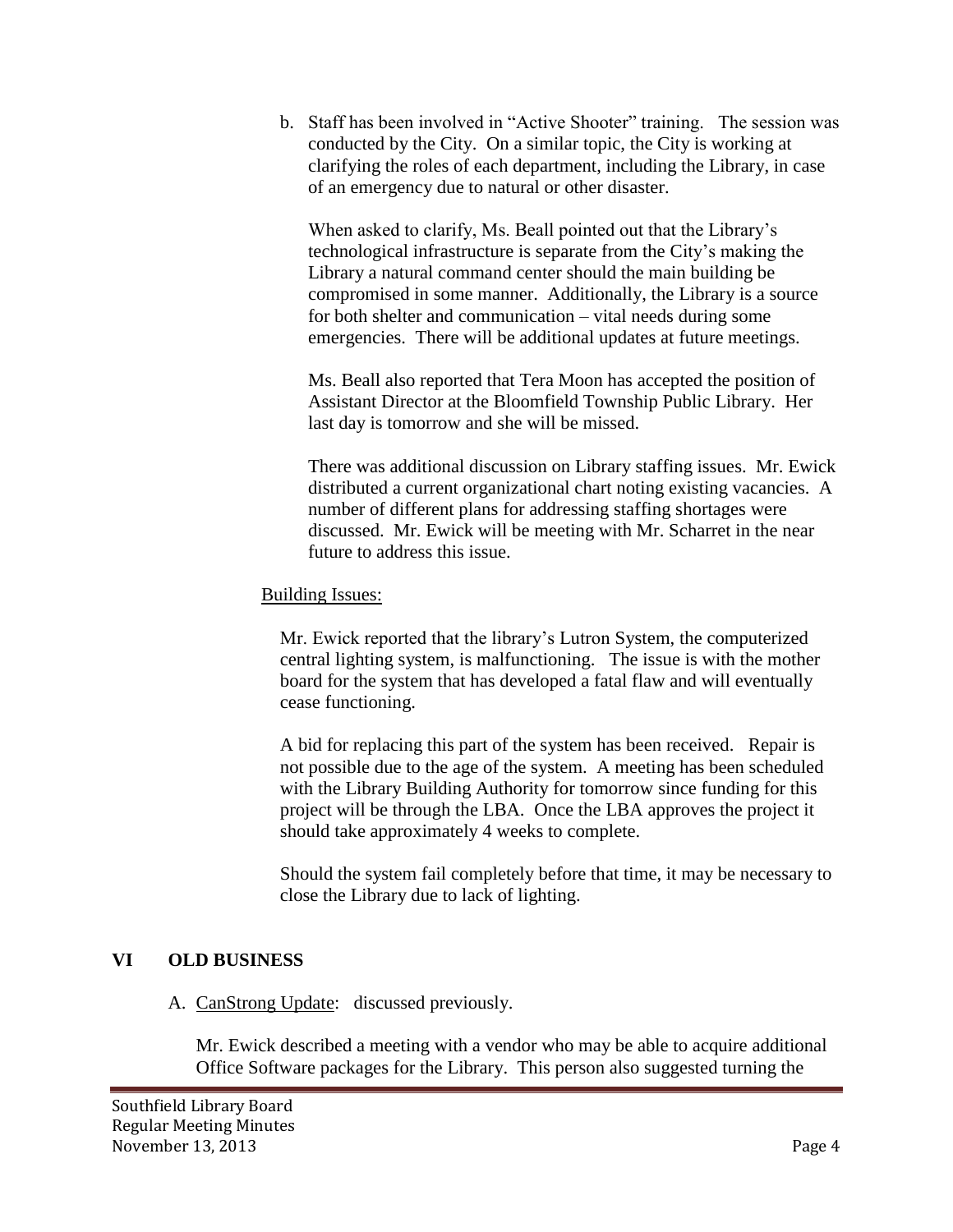auditorium into a "theater in the round" by raising the stage area and taking out a few rows of seats. This option would be less expensive than building a band shell outside the building.

B. Café Space Update: Currently, volunteer physicians from Wayne State University have been using the Café space to assist patrons wanting to sign up for the Affordable Care Act. The Friends are planning to move to the space after the first of the year.

#### **VII NEW BUSINESS**

A. Adult Use of Youth Room A memo to the members of the Board from the Coordinator of Youth Services was distributed. It described a recent situation whereby the City Administrator instructed Mr. Ewick to permanently allow an adult patron permission to sit in the Youth Room without being accompanied by a child in violation of Library Board policy. The patron describes physical disabilities making it difficult to use the elevator and the chairs in the youth room are the only ones she finds acceptable.

Some on the Board were familiar with the patron noting both her frequent appearances at Council Meetings and to the Oakland County Library. The Board agreed with the argument made by the Youth Services Coordinator that giving permission for one patron to violate policy sets a precedent that makes enforcing other policies more difficult.

The Library Board stated that the original policy must be upheld. The patron in question will be allowed to use the Young Adult area where her presence will not constitute a violation of Library policy.

Motion by Mr. Cohen, supported by Mrs. Rose,

- 13-33 RESOLVED, upon review, the Library Board is hereby rescinding any and all passes given to patrons permitting them access to the Youth Area when unaccompanied by a child. Such patrons who find that physical disability restricts their movements will be directed to the Young Adult area located adjacent to and on the same floor as the Youth Area and where their presence will not constitute a violation of Library Board policy.
- AYES: Cohen, Evans, Mancini, McCollough, Rose NAYS: None

MOTION APPROVED.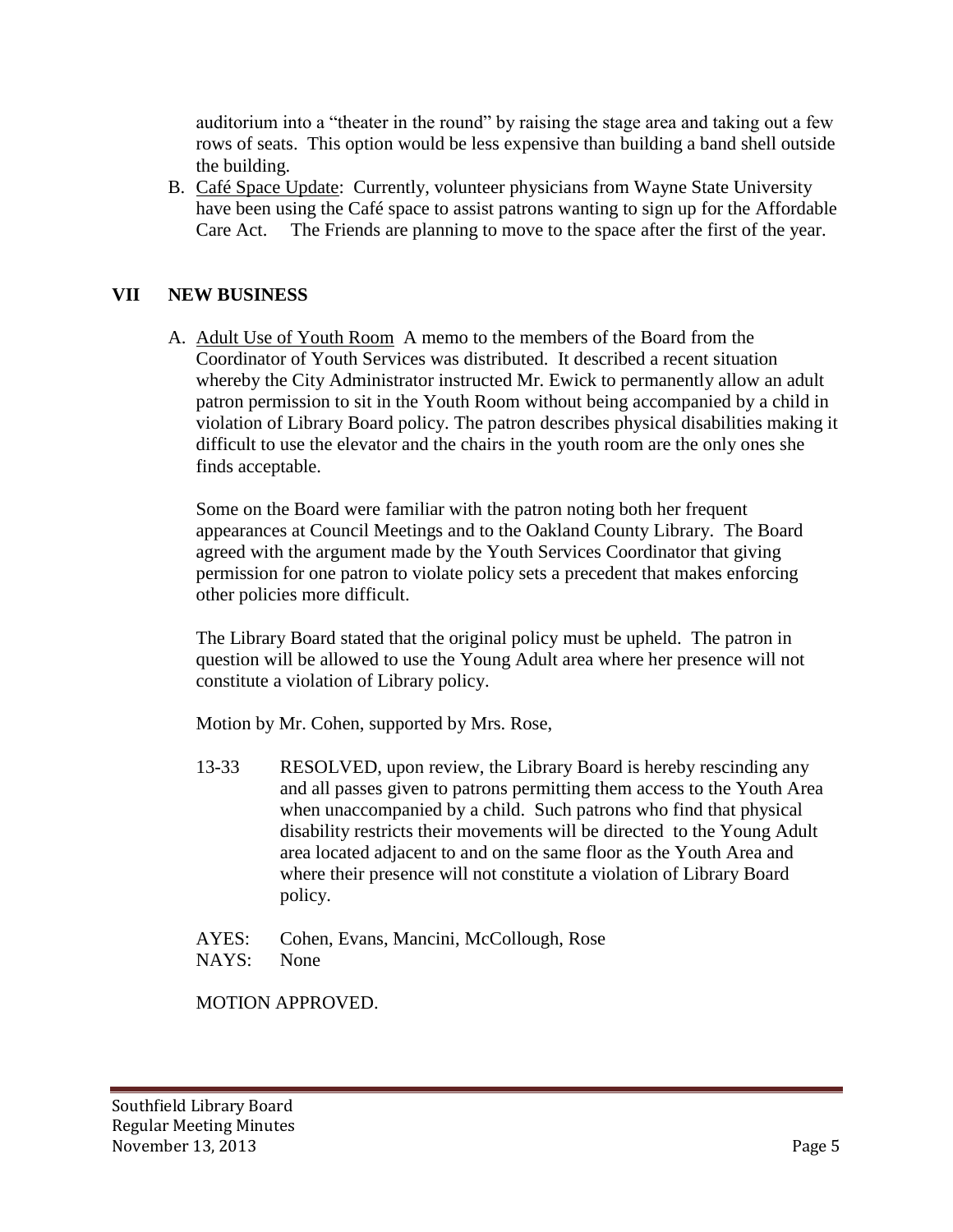The Board felt that the Youth Services Coordinator should be commended for bringing this to the Board's attention in such a clear and concise manner.

B. Updated Members List: was distributed to each Board Member.

### **VIII ALL OTHER BUSINESS**

A. Programming: Though Sharon Draper was nearly an hour late, her recent program was well attended and well received.

Preparations for Battle of the Books 2014 has begun.

Mr. Ewick distributed the recent edition of " $@$  Your Library" to the Board.

Mr. Ewick will be speaking at the Green Trees Homeowner's Association next week.

B. Correspondence / Articles: Copies of recent correspondence from the Library Administration and the Library Board were distributed.

The Mayor has invited Mr. Ewick to join the City's delegation to South Korea next spring. Mr. Ewick will, upon the suggestion of the Board, think about it.

# **IX PUBLIC COMMENTS**

None

# **X ADJOURNMENT**

Motion by Dr. McCollough, supported by Ms. Mancini,

13-34 RESOLVED: That the Library Board meeting for November 13, 2013 be adjourned.

AYES: Cohen, Evans, Mancini, McCollough, Rose NAYS: None

MOTION APPROVED.